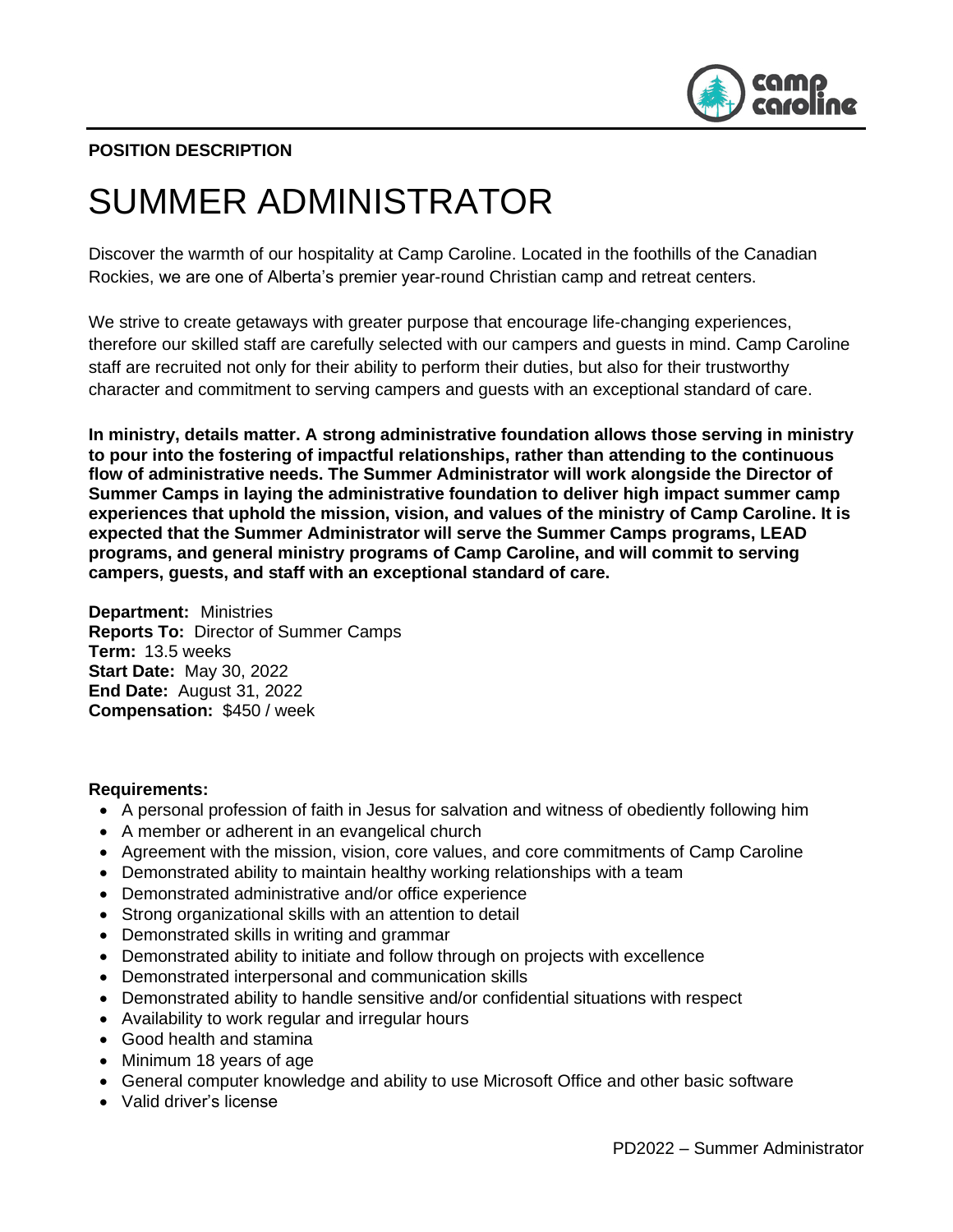• Completion of reference and background checks

### **General Responsibilities:**

- Uphold the mission, vision, core values, and core commitments of Camp Caroline with the highest standard of excellence
- Uphold Camp Caroline policies and adhere to policies, best practices, and principles related to standards of service care as established by recognized authorities
- Assist in nurturing the spiritual atmosphere of Camp Caroline for campers, guests, and staff
- Develop a welcoming atmosphere and safe environment for campers, guests, and staff
- Anticipate and attend to camper and guest's service needs

### **Requirements for Summer Administration:**

- **Main Purpose**: To lead campers in the faith journey of becoming a disciple of Jesus Christ, accepting each one at whatever place they may be at spiritually, and helping them grow closer to Jesus Christ through encouraging them in:
	- First Steps Beginning a life-long journey with Jesus
	- Next Steps Following Jesus faithfully
	- Servant Leadership Exemplifying Jesus' love and concern for others
- Work with the Senior Director of Ministries to lend administrative support to the summer camps and Lead programs of Camp Caroline
- Lend administrative support to the Director of Finance regarding personnel files and record keeping
- Assist in the creation of summer camp schedules as assigned
- Oversee social media posts promoting summer programs
- Draft email and written communication with summer campers and parents
- Assemble camp manuals and booklets
- Provide leadership to staff during the Sunday camper registration process
- Send out electronic satisfaction surveys to campers and guests at the end of each week
- Create and distribute check in/out forms for children's and youth programs during family camps
- Assist the Director of Finance in the organization, inventory and running of the camp store
- Track and keep a record of summer staff camp store tabs
- Step into other summer camps roles as assigned

#### **Summer Camp Responsibilities:**

- Participate fully in summer staff training, events, and chapels
- Regularly look for ways to extend hospitality and care to campers and guests
- Work consistently to keep Camp Caroline clean and guest ready
- Be on time, every time
- Participate in all summer camp events, and assist with them as required
- Participate in the "Adopt a Family" program during family camps
- Assist with drama and worship teams as desired
- Attend and participate in all Worship Times, Evening Events, and Campfires, unless involved in other camp duties
- Work with other staff to foster an effective atmosphere at all summer events and activities

## **Time Management Expectation:**

- Summer camps administration 30%
- LEAD programs administration 15%
- General camp ministries administration 15%
- Summer camp involvement and participation 20%